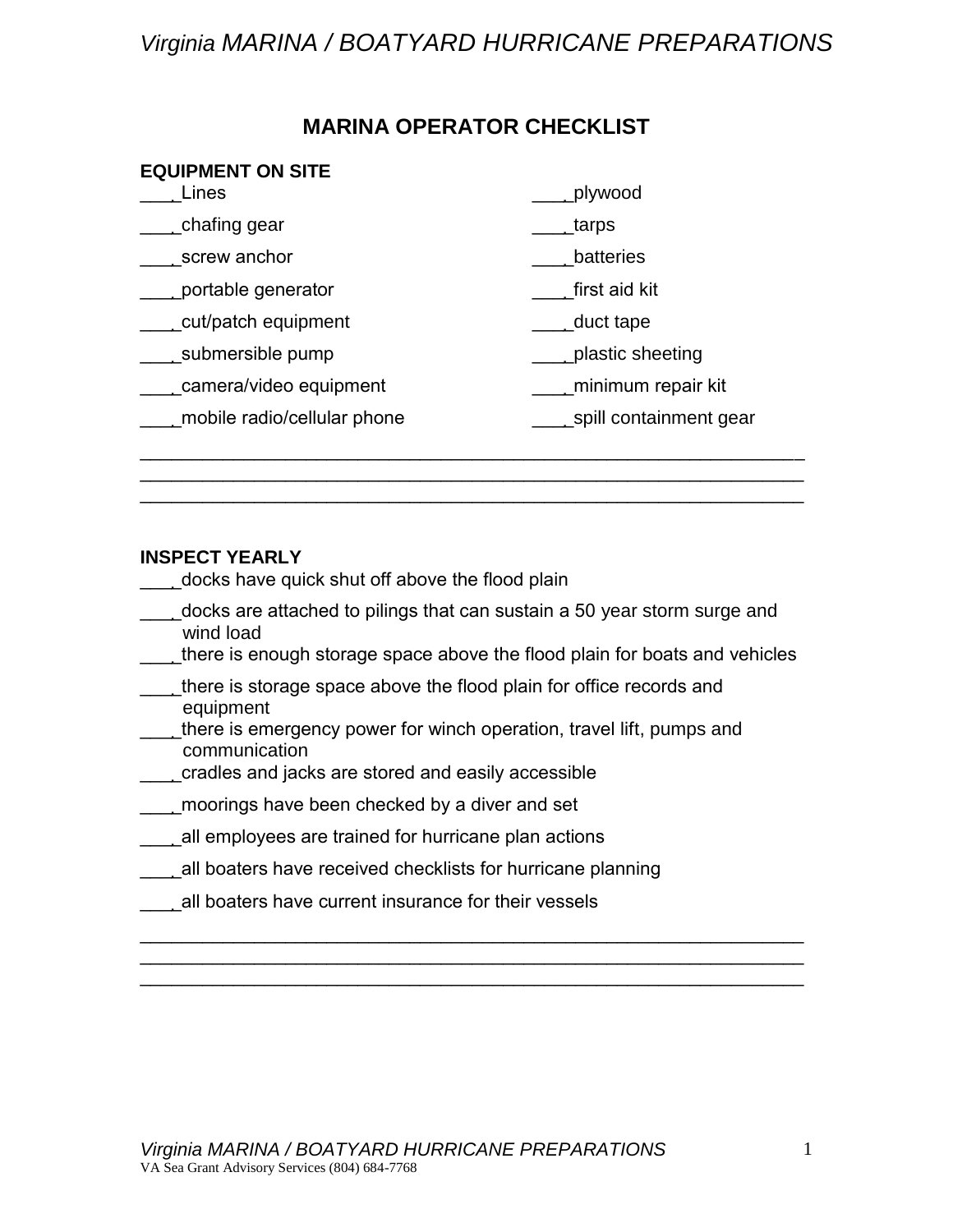### **INSPECT MONTHLY**

- \_\_\_\_building roofs, doors and windows
- **\_\_\_\_fuel and sewer pumping lines**
- \_\_\_\_fire fighting gear
- \_\_\_\_\_spill containment gear
- \_\_\_\_lifts and cranes
- \_\_\_\_electrical supplies
- \_\_\_\_debris is removed from open areas
- trees and shrubs are trimmed
- \_\_\_\_trash bins and dumpsters are secured in protected areas
- salvage or abandoned hulls, equipment and parts are disposed of or secured
- dry storage areas and racks

## **CONTRACTORS FOR RECOVERY**

\_\_\_\_\_\_\_\_\_\_\_\_\_\_\_\_\_\_\_\_\_\_\_\_\_\_\_\_\_\_\_\_\_\_\_\_\_\_\_\_\_\_\_\_\_\_\_\_\_\_\_\_\_\_\_\_\_\_\_\_\_\_\_\_

\_\_\_\_\_\_\_\_\_\_\_\_\_\_\_\_\_\_\_\_\_\_\_\_\_\_\_\_\_\_\_\_\_\_\_\_\_\_\_\_\_\_\_\_\_\_\_\_\_\_\_\_\_\_\_\_\_\_\_\_\_\_\_\_

| <b>Service</b>          | <b>Name</b> | <b>Phone/Fax</b> |
|-------------------------|-------------|------------------|
| <b>County Inspector</b> |             |                  |
| <b>FEMA Assistance</b>  |             |                  |
| <b>Crane/Barge</b>      |             |                  |
| <b>Diver</b>            |             |                  |
| <b>Plumber</b>          |             |                  |
| <b>Electrician</b>      |             |                  |
| Roofer                  |             |                  |
| <b>Boat Repairs</b>     |             |                  |
| <b>General</b>          |             |                  |
| <b>Contractor</b>       |             |                  |
| <b>Dock Supplier</b>    |             |                  |
| <b>Fuel Spill</b>       |             |                  |
| <b>Engineer</b>         |             |                  |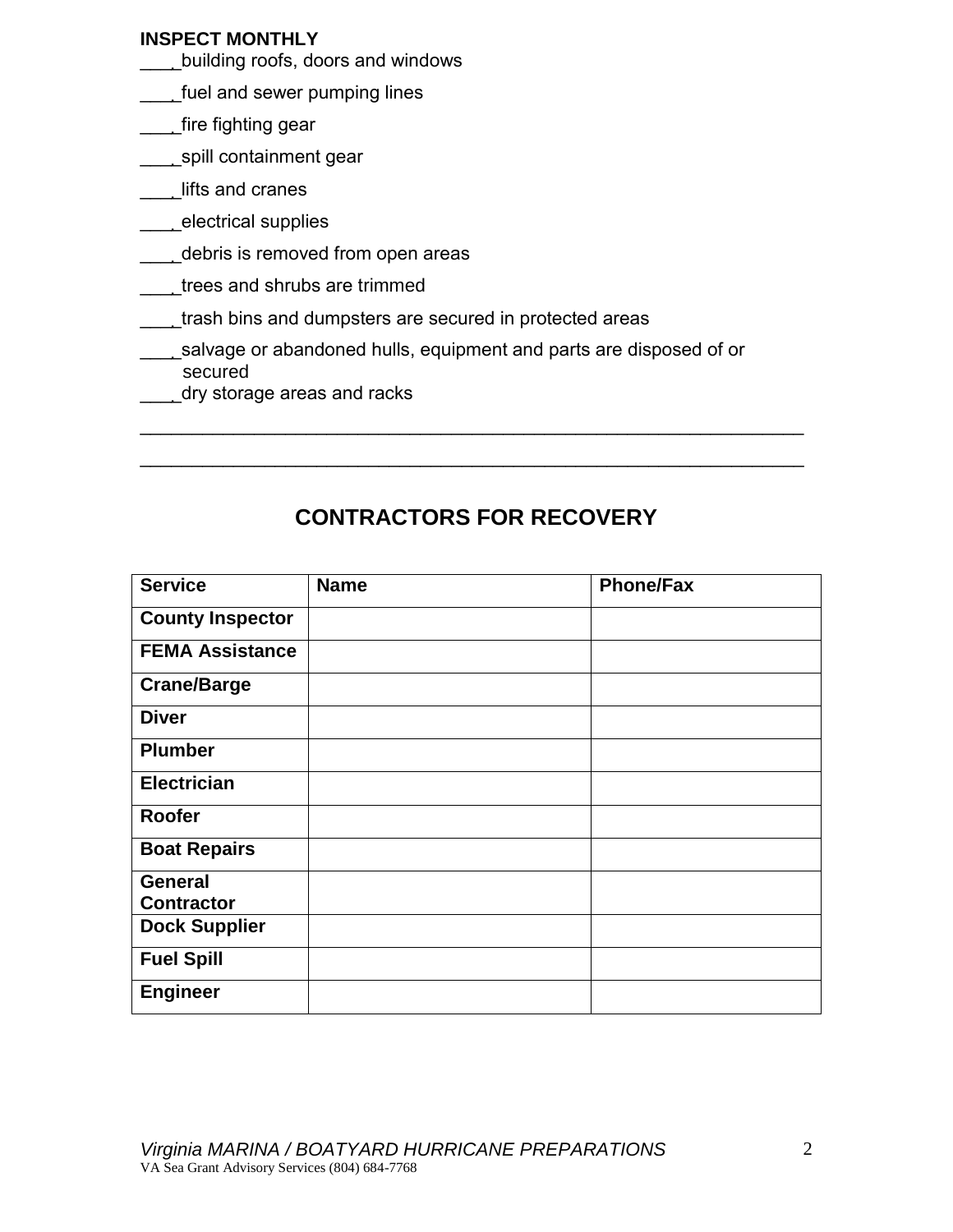# **72-48 HOURS PRIOR TO PROJECTED STORM ARRIVAL**

### **MANAGER (this job is the same throughout the preparation stage)**

- \_\_\_\_monitor NOAA weather station and/or the internet weather reports
- \_\_\_\_assist where needed
- \_\_\_\_coordinate volunteers
- \_\_\_\_acts as home base where employees can report jobs completed and where help is needed
- \_\_\_\_coordinate supplies, tools and labor

### **OFFICE**

- \_\_\_\_notify customers that facility is on alert
- \_\_\_\_monitor NOAA weather station and/or internet weather reports
- process mail and all paperwork
- \_\_\_\_back up computer records
- \_\_\_\_delay orders of materials and stocks that are due to be shipped
- \_\_\_\_contact all contractors for post-storm clean-up
- \_\_\_\_contact volunteers to begin preparation work
- \_\_\_\_cover and tape windows

### **YARD**

- \_\_\_\_remove or secure blowables (signs, tables, chairs, trash cans, etc.)
- \_\_\_\_fill fuel tanks
- remove or secure small drystorage boats (dinghies, kayaks, canoes etc)

### **DOCKS**

- \_\_\_\_\_begin hauling boats
- \_\_\_\_begin securing boats that have decided to remain at the docks
- \_\_\_\_allow boat owners to evacuate to an off-site location
- \_\_\_\_assist boaters in preparation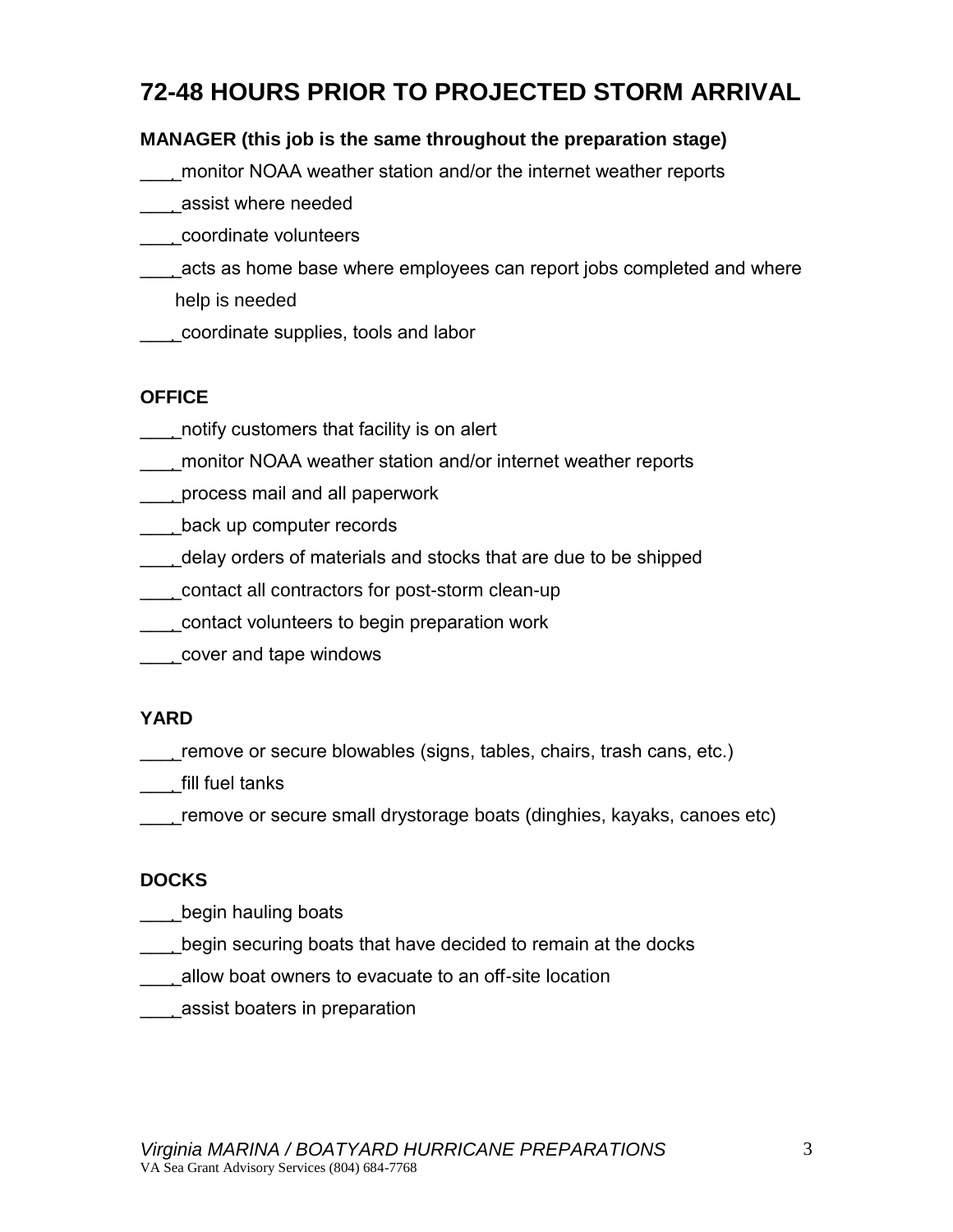## **48-24 HOURS PRIOR TO PROJECTED STORM ARRIVAL**

### **OFFICE**

- \_\_\_\_remove equipment and records to safe storage
- \_\_\_\_cover remaining equipment and furniture with plastic
- \_\_\_\_move items that could sustain water damage to tables or off the ground
- \_\_\_\_purchase extra batteries, food and water for emergency securing and recovery workers
- \_\_\_\_have a source of ready cash for recovery work
- \_\_\_\_confirm insurance coverage and secure policies
- \_\_\_\_establish an "outside the area" contact person for communication during evacuation

 $\overline{\phantom{a}}$  , and the contribution of the contribution of the contribution of the contribution of the contribution of the contribution of the contribution of the contribution of the contribution of the contribution of the

### **YARD**

- \_\_\_\_move all vehicles upland
- secure the marina from non-essential traffic
- \_\_\_\_remove floating docks if possible and tie them down
- \_\_\_\_turn off water supply if it is public
- \_\_\_\_turn off fuel pumps and main electricity
- \_\_\_\_take pictures/video of the facility and preparation conditions

 $\overline{\phantom{a}}$  , and the contract of the contract of the contract of the contract of the contract of the contract of the contract of the contract of the contract of the contract of the contract of the contract of the contrac

 $\overline{\phantom{a}}$  , and the contract of the contract of the contract of the contract of the contract of the contract of the contract of the contract of the contract of the contract of the contract of the contract of the contrac

 $\overline{\phantom{a}}$  , and the contract of the contract of the contract of the contract of the contract of the contract of the contract of the contract of the contract of the contract of the contract of the contract of the contrac

#### **DOCKS**

- \_\_\_\_continue securing vessels
- \_\_\_\_check boats to see that no occupants are remaining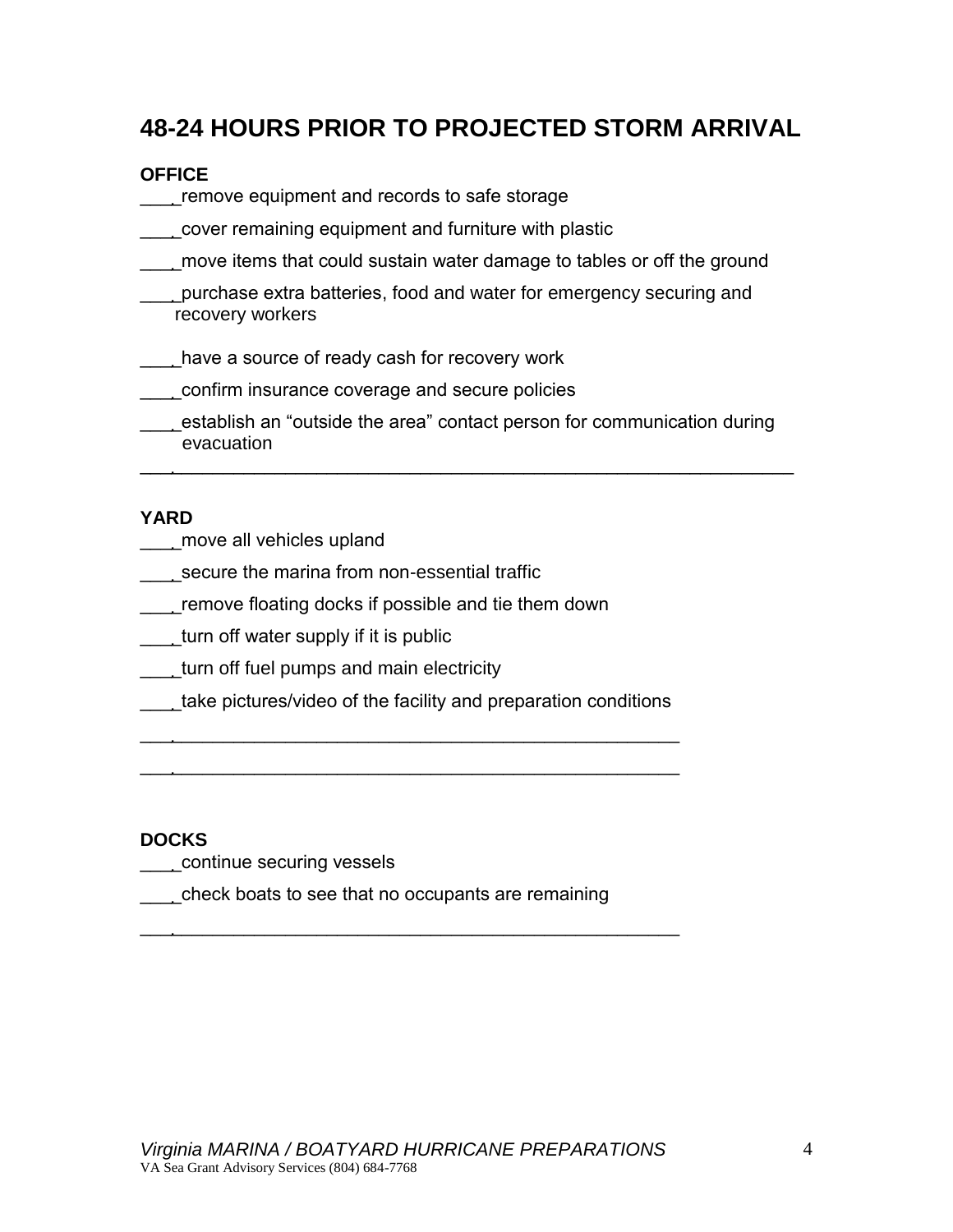# **24-0 HOURS BEFORE PROJECTED STORM ARRIVAL**

### **OFFICE**

- \_\_\_\_lock doors and brace them against wind
- set up answering machine (have battery back-up installed)
- **1.** give instructions for post-storm activities
- **\_\_\_\_give approximate time to return to the marina (to be confirmed by off-site** contact)
- \_\_\_\_ensure everyone has the number of the off-site contact

 $\frac{1}{2}$  ,  $\frac{1}{2}$  ,  $\frac{1}{2}$  ,  $\frac{1}{2}$  ,  $\frac{1}{2}$  ,  $\frac{1}{2}$  ,  $\frac{1}{2}$  ,  $\frac{1}{2}$  ,  $\frac{1}{2}$  ,  $\frac{1}{2}$  ,  $\frac{1}{2}$  ,  $\frac{1}{2}$  ,  $\frac{1}{2}$  ,  $\frac{1}{2}$  ,  $\frac{1}{2}$  ,  $\frac{1}{2}$  ,  $\frac{1}{2}$  ,  $\frac{1}{2}$  ,  $\frac{1$ 

 $\overline{\phantom{a}}$  , and the contract of the contract of the contract of the contract of the contract of the contract of the contract of the contract of the contract of the contract of the contract of the contract of the contrac

 $\overline{\phantom{a}}$  , and the contract of the contract of the contract of the contract of the contract of the contract of the contract of the contract of the contract of the contract of the contract of the contract of the contrac

 $\overline{\phantom{a}}$  , and the contract of the contract of the contract of the contract of the contract of the contract of the contract of the contract of the contract of the contract of the contract of the contract of the contrac

### **YARD**

- \_\_\_\_do a last patrol of the grounds
- secure all access points

### **DOCKS**

\_\_\_\_conduct a last patrol of the vessels, checking dock lines and moorings

\_\_\_\_ensure no one remains on their vessel-if they choose to remain have them sign a waiver of liability and give you their next of kin address and phone

## Send All Employees Home Unless A Skeleton Crew Is Needed To Remain For The Storm

## **DURING THE STORM**

### **ON-SITE**

- \_\_\_\_Monitor weather reports on radio, TV and/or internet
- \_\_\_\_Stay in a protected area
- Use extreme caution and stay off the docks
- Do not attempt to re-tie or board a loose vessel during the storm

### **OFF-SITE**

- \_\_\_\_Monitor weather reports on radio, TV and/or computer
- \_\_\_\_Coordinate return of all employees
- \_\_\_\_Review recovery plan
- **EXECUTE:** Review insurance policy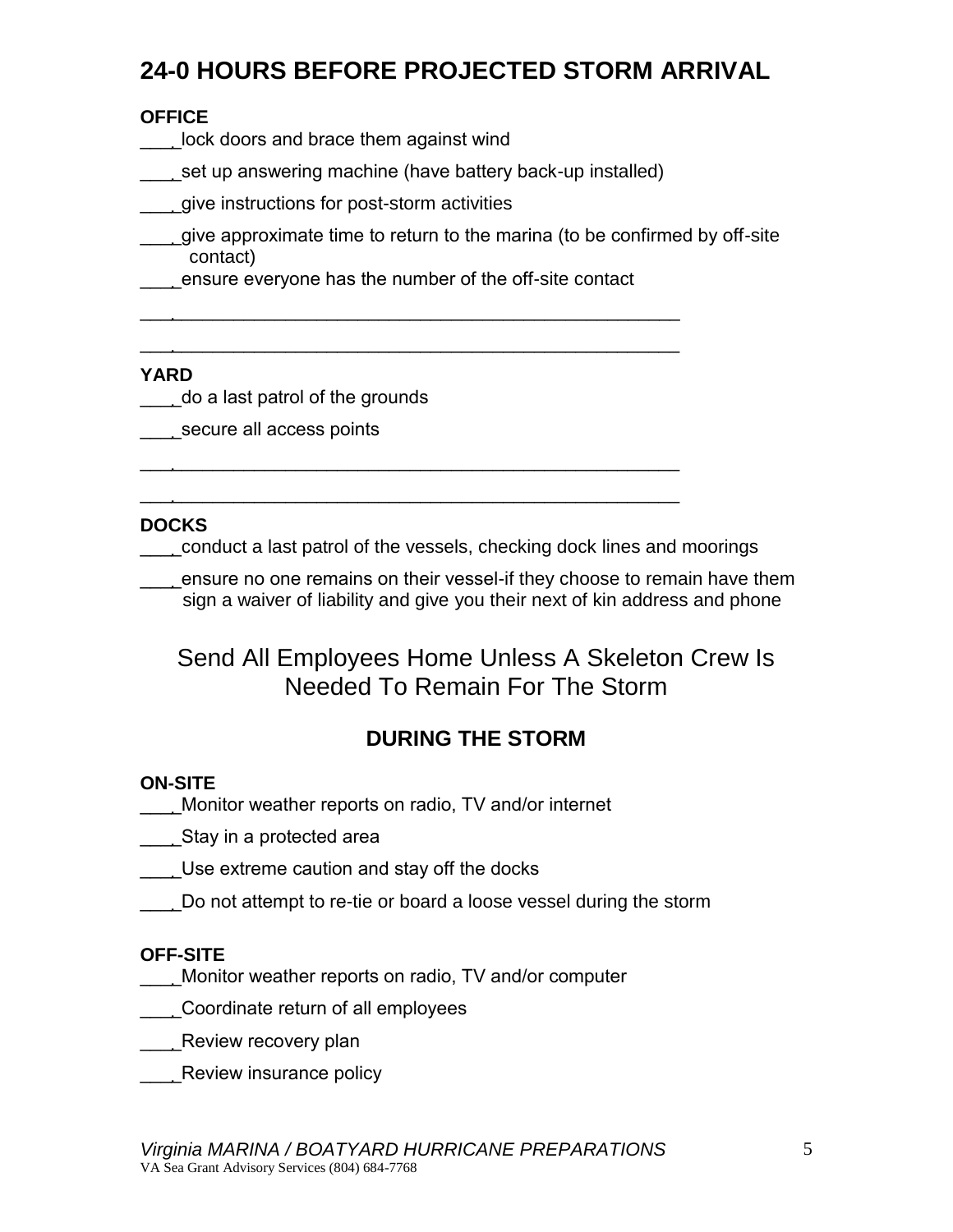# **RECOVERY**

### *Beware Of Snakes, Downed Electric Lines, Wet Electronic Equipment, Leaking Gas or Fuel*

- \_\_\_\_contact employees regarding when they should return
- \_\_\_\_contact recovery crews
- \_\_\_\_contact insurance company to get an adjuster and surveyor to you
- set up security to prevent looting and for crowd control
- \_\_\_\_photograph/video everything
- \_\_\_\_complete a survey of the facility including equipment and inventory
- \_\_\_\_estimate damages and prepare a written assessment if possible
- if anything is stolen, file an incident report with local police
- \_\_\_\_set up an answering machine or volunteer to respond to customers' inquiries
	- \_\_\_\_investigate to find a marina where your customers can berth temporarily
- **Lean-up efforts**
- \_\_\_\_coordinate employees and contractors
- \_\_\_\_investigate boat repair facilities for customer referral
- \_\_\_\_control news media; no media exposure is usually better
- \_\_\_\_control conflicts between returning boat owners and recovery of damaged boats
- \_\_\_\_order repair supplies
- \_\_\_\_coordinate utility evaluation and reinstitution of service

 $\overline{\phantom{a}}$  , and the contract of the contract of the contract of the contract of the contract of the contract of the contract of the contract of the contract of the contract of the contract of the contract of the contrac  $\overline{\phantom{a}}$  , and the contract of the contract of the contract of the contract of the contract of the contract of the contract of the contract of the contract of the contract of the contract of the contract of the contrac

\_\_\_\_if your marina did not sustain damage, let other marinas know that you can take boats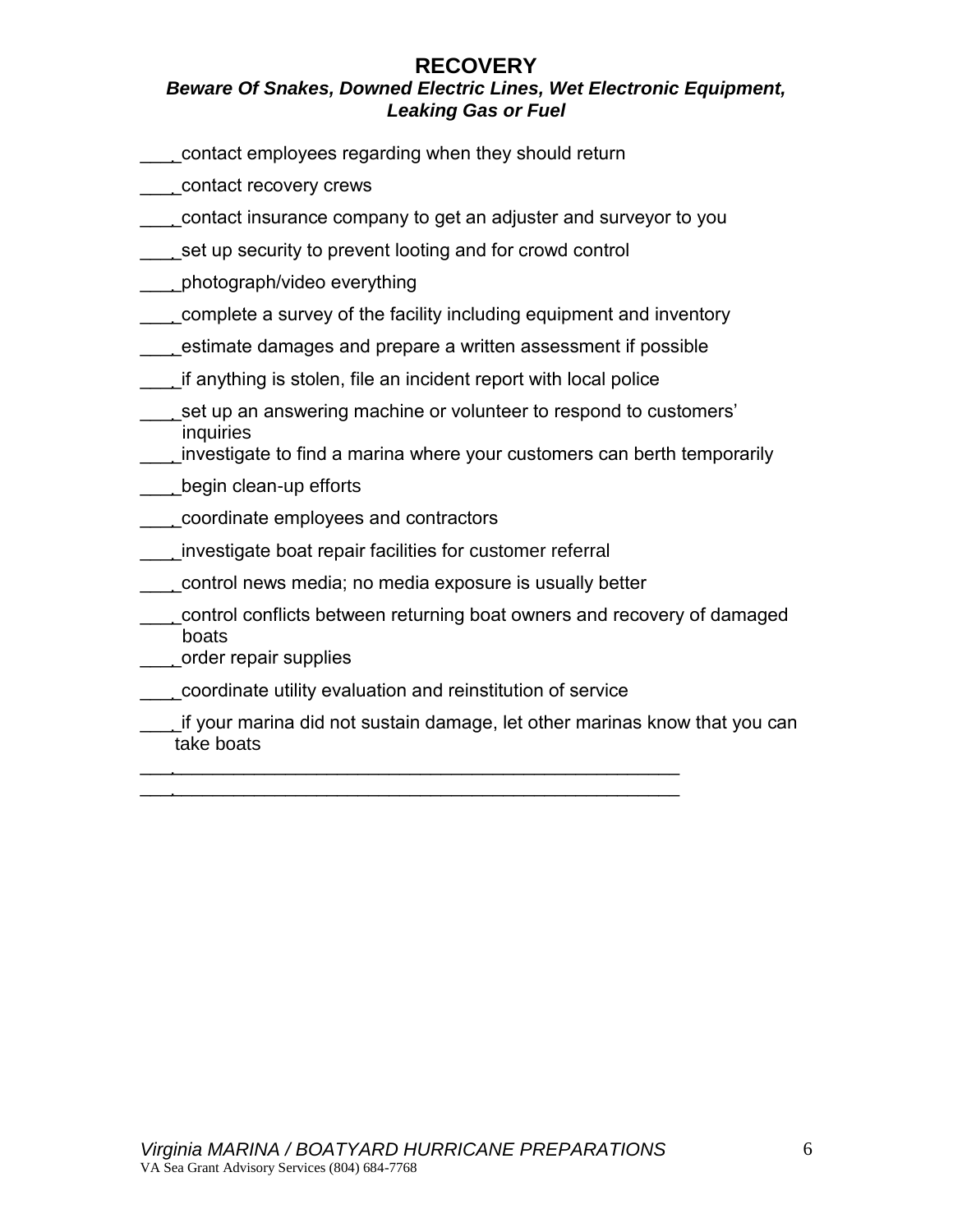## **CUSTOMER CHECKLIST**

### **Equipment To Be Kept On Board:**

- \_\_\_\_chafing gear
- \_\_\_\_fenders
- two sufficient anchors with 300' or more oversized rode
- \_\_\_\_flashlight with spare batteries
- \_\_\_\_battery-operated radio

### **Check Monthly:**

- \_\_\_\_exterior lights operable
- \_\_\_\_auto bilge pump operating (check battery)
- \_\_\_\_hatches are watertight
- \_\_\_\_power and electric gear operating
- \_\_\_\_engine battery charged
- \_\_\_\_flashlight battery charged
- \_\_\_\_radio batteries charged

### **To Do At A New Marina:**

- **Lace 2** learn marina approaches and basin
- learn the size and type of your mooring
- \_\_\_\_ensure mooring and lines are sufficient for all likely wind direction and velocity
- \_\_\_\_ensure mooring has enough weight and scope and is properly set
- \_\_\_\_learn your moorage lease and rental agreement responsibilities
- learn responsibilities for your boat's safety when a hurricane is approaching
- \_\_\_\_develop a plan for securing your vessel outside the marina if you plan to evacuate
- \_\_\_\_if evacuating, visit the site by boat and time the trip
- learn what possible delays you may encounter when evacuating
- \_\_\_\_photograph your boat and surroundings
- \_\_\_\_keep a list of all equipment on board
- \_\_\_\_keep a list of all equipment that will be removed during storm preparations
- keep a complete set of records for your boat at home
- \_\_\_\_give the marina operator the name and number of your absentee skipper
- \_\_\_\_give the marina operator a description of your boat, registration number and location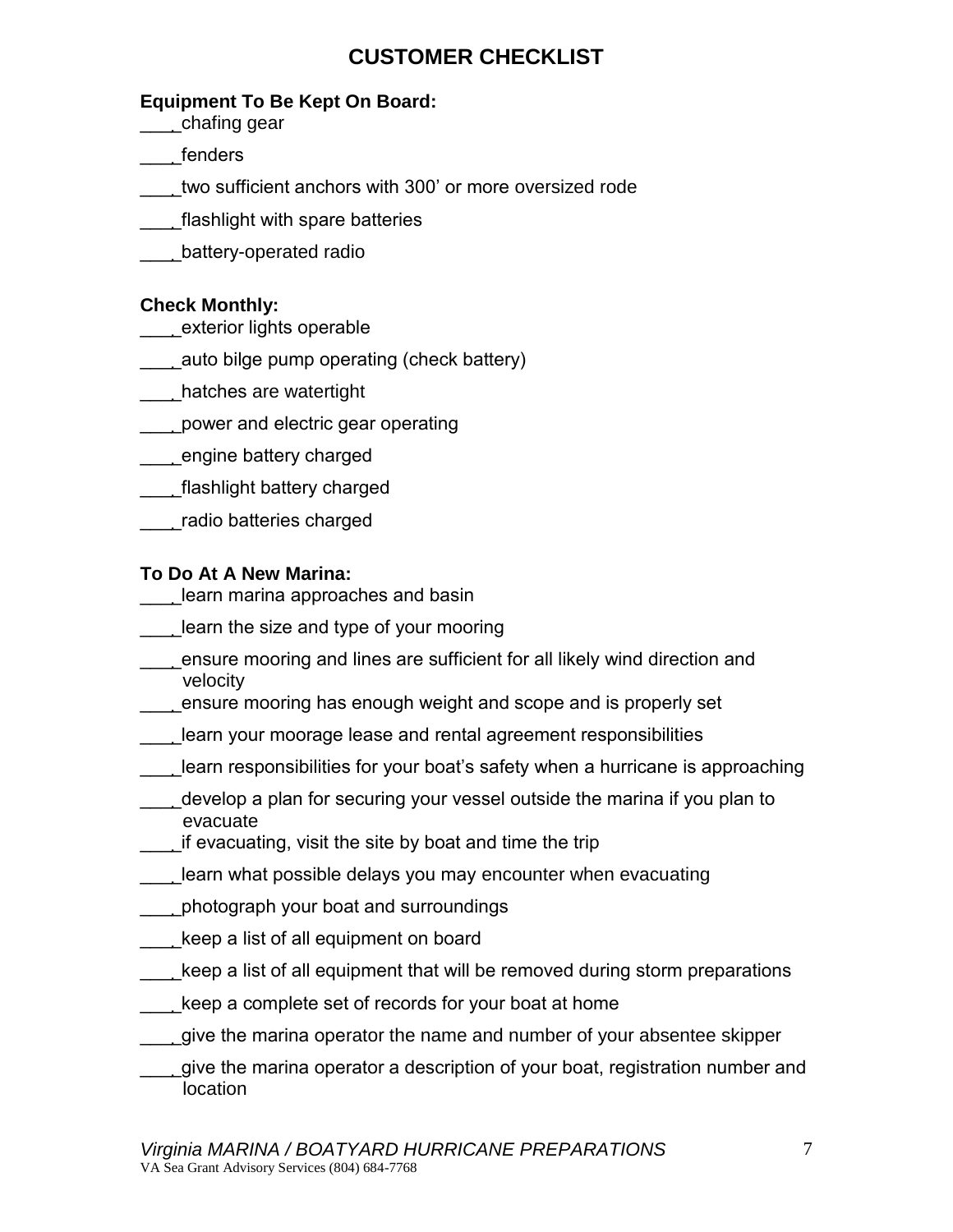### **DOCKED BOAT PREPARATIONS**

- strip all removable items, including spare rigging
- \_\_\_\_clear self-bailing cockpit drains
- \_\_\_\_close all through-hull fittings
- \_\_\_\_set chafing gear where lines will rub (chocks, cross lines, deck edge, etc.)
- \_\_\_\_remove portable fuel and oil storage containers
- \_\_\_\_remove ship papers
- \_\_\_\_shut off fuel tanks
- \_\_\_\_leave anchor light on
- \_\_\_\_leave auto bilge pump on
- \_\_\_\_check openings to ensure boat is watertight
- set and check storm anchors
- \_\_\_\_consider attaching 3 sets of bow and stern spring lines
- \_\_\_\_consider attaching lines to cleats at a 45 degree angle
- \_\_\_\_consider tying your boat between two piers or along a pier and anchored off one side

### **MOORED BOAT PREPARATIONS**

- Make Plans To Have Someone Pick You Up From Your Boat Before The Storm Arrives
- strip all removable items, including spare rigging
- \_\_\_\_clear self-bailing cockpit drains
- \_\_\_\_\_close all through hull fittings
- \_\_\_\_remove portable fuel and oil storage containers
- \_\_\_\_\_remove ship papers
- \_\_\_\_shut off fuel tanks
- **Leave anchor light on**
- leave auto bilge pump on
- \_\_\_\_check openings to ensure boat is watertight
- \_\_\_\_use storm pennants to increase scope
- \_\_\_\_attach chains directly to pennants instead of swivels
- \_\_\_\_add an emergency catenary weight at the vessel end of the chain
- **LETT** use double or triple chafe protection
- \_\_\_\_use chafing gear over entire length of pennants
- \_\_\_\_use two pennants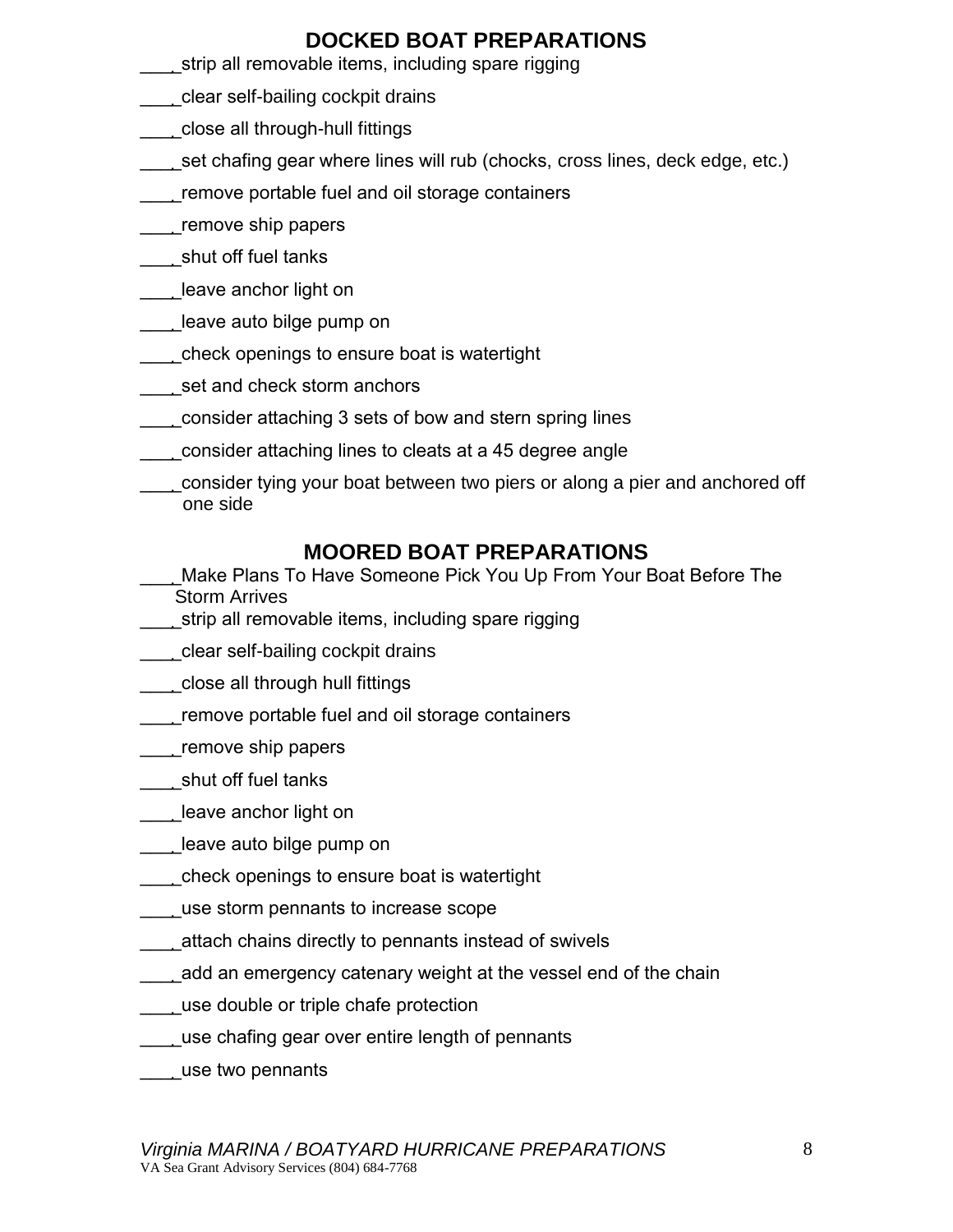## **TRAILERABLE BOAT PREPARATIONS**

*Store in a garage:*

- \_\_\_\_strip all removable items, including spare rigging
- \_\_\_\_clear self-bailing cockpit drains
- \_\_\_\_close all through-hull fittings
- \_\_\_\_remove portable fuel and oil storage containers
- \_\_\_\_remove ship papers
- \_\_\_\_shut off fuel tanks
- \_\_\_\_leave auto bilge pump on
- \_\_\_\_check openings to ensure boat is watertight

 $\overline{\phantom{a}}$  , and the contract of the contract of the contract of the contract of the contract of the contract of the contract of the contract of the contract of the contract of the contract of the contract of the contrac  $\overline{\phantom{a}}$  , and the contract of the contract of the contract of the contract of the contract of the contract of the contract of the contract of the contract of the contract of the contract of the contract of the contrac

\_\_\_\_\_\_\_\_\_\_\_\_\_\_\_\_\_\_\_\_\_\_\_\_\_\_\_\_\_\_\_\_\_\_\_\_\_\_\_\_\_\_\_\_\_\_\_\_\_\_\_\_  $\overline{\phantom{a}}$  , and the contract of the contract of the contract of the contract of the contract of the contract of the contract of the contract of the contract of the contract of the contract of the contract of the contrac

*If no garage is available:*

- secure trailer to a sturdy object
- let half the air out of the trailer tires
- \_\_\_\_put wood blocks between the frame and axle
- \_\_\_\_take out the drain plugs
- \_\_\_\_cover with tarp
- \_\_\_\_use tie-downs

### **ANCHORED BOAT PREPARATIONS**

### *Make Plans To Have Someone Pick You Up From Your Boat Before The Storm Arrives*

- strip all removable items, including spare rigging
- \_\_\_\_clear self-bailing cockpit drains
- \_\_\_\_close all through-hull fittings
- \_\_\_\_remove portable fuel and oil storage containers
- \_\_\_\_remove ship papers
- \_\_\_\_shut off fuel tanks
- \_\_\_\_leave auto bilge pump on
- \_\_\_\_check openings to ensure boat is watertight